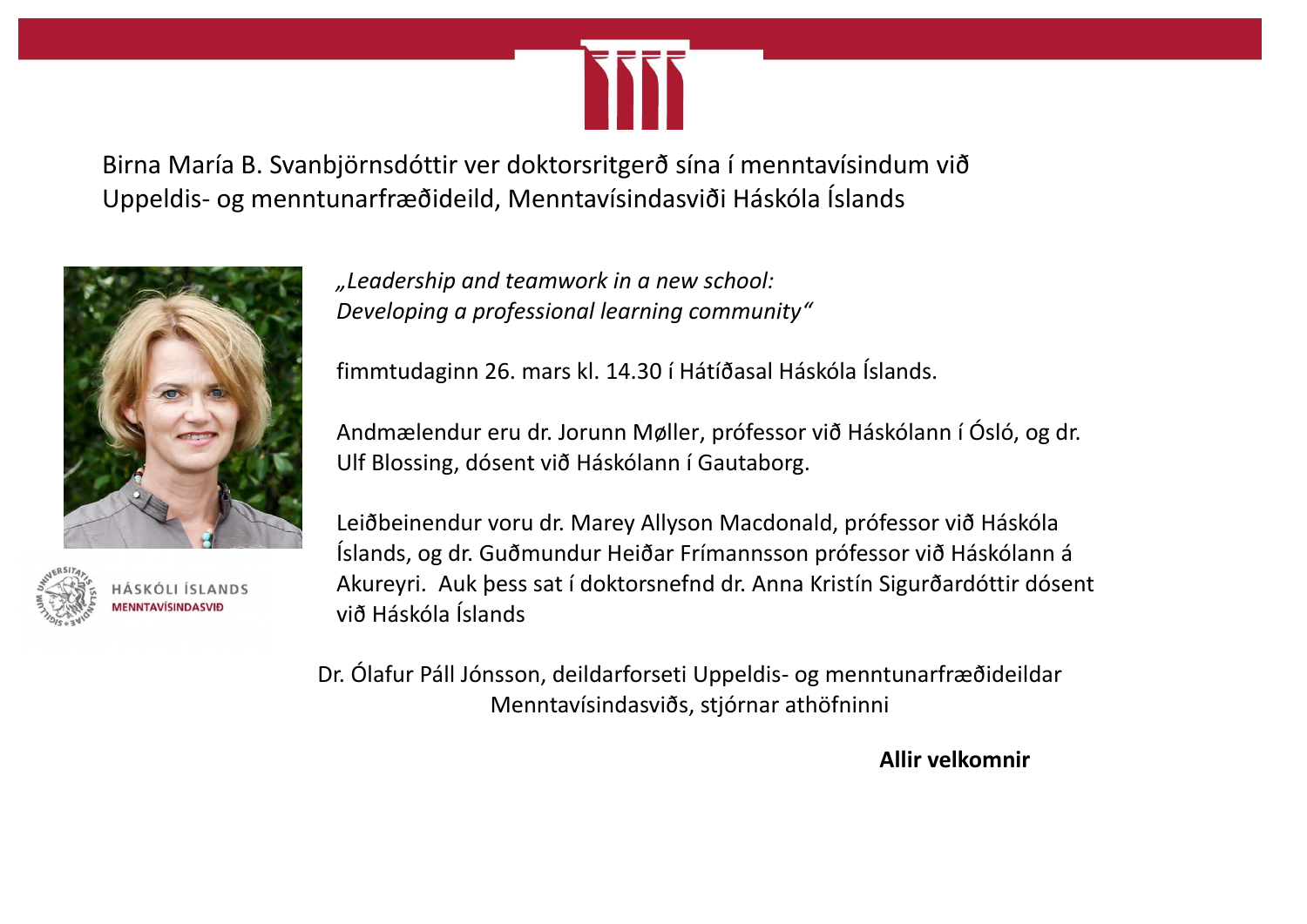#### *Forysta og teymisvinna í nýjum skóla:*

### *Þróun lærdómssamfélags*

Um er að ræða starfendarannsókn í nýjum grunnskóla í þéttbýli utan höfuðborgarsvæðisins sem felur í sér samstarf bandavinar og tveggja skólastjórnenda í 3 ½ ár. Matshluti starfendarannsókna var notaður til að fylgjast með þróun mála.

Meginrannsóknarspurningarnar voru: a) Hvaða merkingu hefur forysta til náms í þróun starfshátta í nýjum skóla? Og b) Hvað styður og hvetur til forystu til náms? Forysta til náms vísar til þess stuðnings sem stjórnendur keppast við að veita við þróun lærdómssamfélags í skólanum.

Mismunandi stigum rannsóknarinnar var lýst og þau rædd í fjórum fræðigreinum. Meginmarkmið fyrstu greinarinnar var að draga fram og öðlast skilning á þeim viðfangsefnum sem taka þurfti á í upphafi starfs hins nýja skóla. Í annarri greininni beindist athyglin að einstaklingsmiðun sem markmiði í lærdómssamfélagi. Þriðja greinin rýnir í hvernig skólinn efldi teymisvinnu sem tæki til samstarfs og starfsþróunar. Fjórða greinin varpar ljósi á og metur hvaða áhrif sá stuðningur sem skólastjórnendur veittu starfsfólki hafði á nemendur, foreldra, stuðningsfulltrúa og skólaliða.

Ein mikilvæg niðurstaða er sú að skólinn tókst vel á við þá áskorun sem fólst í að "læra til að vera" sem einn þeirra hornsteina náms sem UNESCO hefur skilgreint. Það var gert með teymisvinnu sem leiðandi afl samvinnu og starfsþróunar í skólanum. Skólinn stendur frammi fyrir þeirri áskorun að þurfa að finna leiðir til að efla nám, teymisvinnu og vöxt allra meðlima skólasamfélagsins. Ein helsta niðurstaða rannsóknarinnar, og hvað markverðasta framlag hennar, er að skólinn hefur mótað hjá sér samstarf og stuðning þar sem þátttakendum gafst tími og svigrúm til að efla fagmennsku sína á vinnustað sínum og á vinnutíma. Tvö ný og sterk einkenni lærdómssamfélags komu í ljós í hinum nýja skóla; annars vegar vel skipulögð teymisvinna og hins vegar formlegar samræður um ýmis trúnaðarmál á teymisfundum

# *Leadership and teamwork in a new school:*

# *Developing a professional learning community*

This action research project in one new compulsory school in an urban area in Iceland involved the collaboration of a critical friend and two school leaders for 3 ½ years. Evaluation research was used in order to follow developments.

The main research questions were: a) What does leadership for learning mean in the development of practice of one new school? and b) What supports and encourages leadership for learning?

Leadership for learning refers to the support the leaders strive to give when the school is developing as a professional learning community.

The phases of the research were described and discussed in four papers. The main goal with the first paper was to understand and elicit the issues in the early days of the school. The focus in the second paper was on differentiation in the school as a goal in a PLC. Paper three scrutinized how the school improved the teamwork as a tool for collaboration and professional development in the school. The fourth paper evaluates the effect on students, parents and paraprofessionals when the school is developing a PLC.